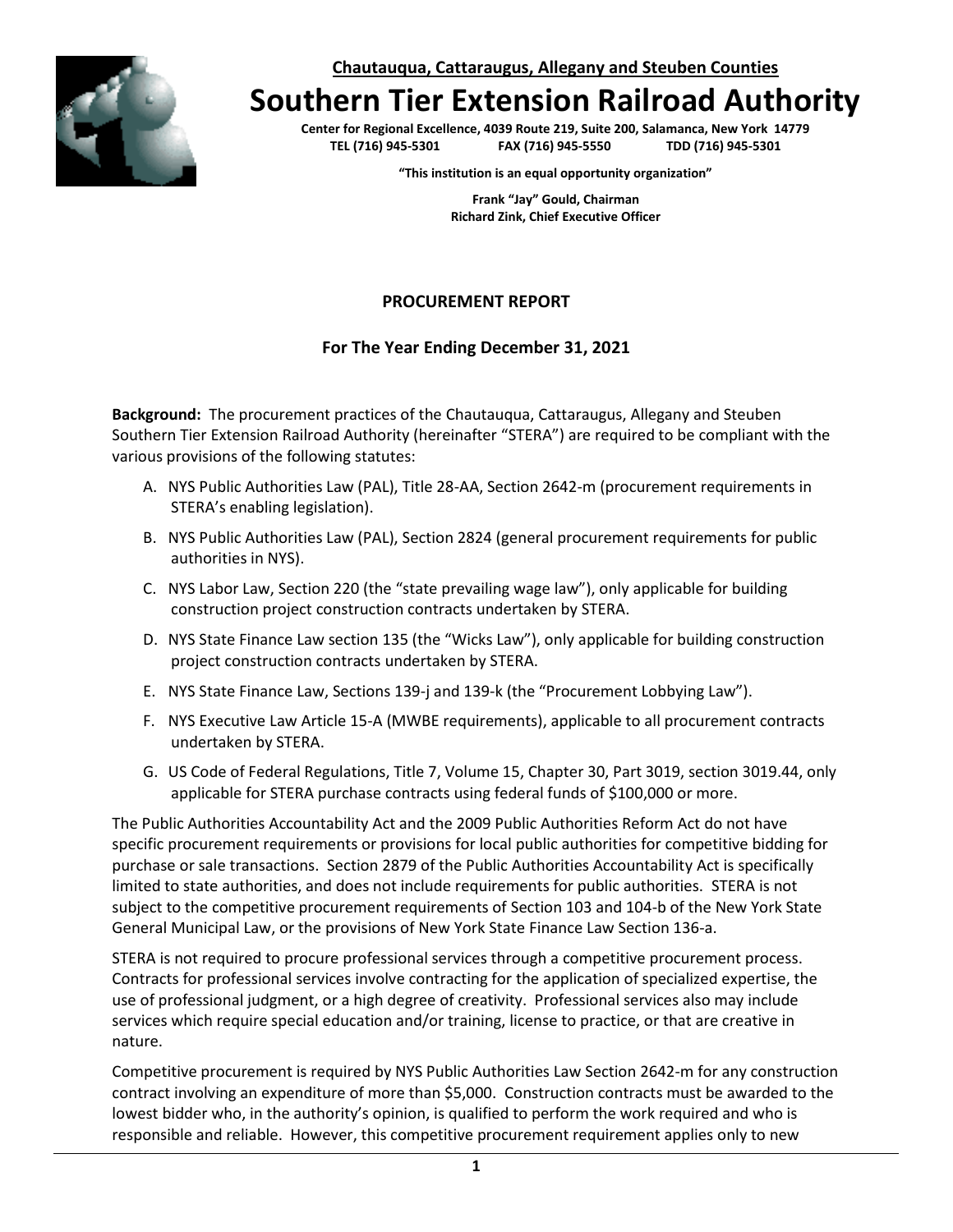construction projects and not to contracts for reconstruction, rehabilitation, improvements, maintenance, or repair work, which are considered to be non-construction projects.

Competitive procurement is required by US Code of Federal Regulations, Title 7, Volume 15, Chapter 30, Part 3019, section 3019.44 for any procurements made with federal funds involving a contract of \$100,000 or more. However, when utilizing federal funds, competitive bidding is not required for procurements of less than \$100,000.

Construction contracts involving the reconstruction of, rehabilitation of, and improvements to buildings are required to conform to state prevailing wage law (New York State Labor Law Section 220) and Wicks Law (New York State Finance Law Section 135). STERA's railroad construction, reconstruction, rehabilitation, improvements, maintenance, or repair projects are not public works projects within the meaning of New York State Labor Law Section 220, as they are private beneficiary projects, and thus the prevailing wage requirements of New York State Labor Law Section 220 are not applicable to those types of STERA projects (exception: STERA public highway grade crossing projects are public works projects within the meaning of New York State Labor Law Section 220, and thus the prevailing wage requirements of New York State Labor Law Section 220 are applicable to STERA public highway grade crossing projects).

STERA must conform to the requirements of New York State Executive Law Article 15-A relating to MWBE requirements with respect to all procurements. However, Article 15-A does not also require competitive procurement.

STERA must conform to the requirements of the Procurement Lobbying Law contained in New York State Finance Law Sections 139-j and 139-k, which relate to ensuring that only permissible contacts occur during the restricted period of STERA's procurement process for procurements involving an estimated annualized expenditure in excess of \$15,000. Additionally, neither Section 139-j nor Section 139-k require competitive procurement.

## **Report:**

- 1. In 2021, STERA was not involved with any public works contracts or construction contracts, as these types of contracts are defined.
- 2. During 2021, STERA procured services from WNYP using State (not federal) funds. For these procurements, STERA utilized what it considered to be a Best Value procurement practice to select WNYP as the contractor, consistent with Section 2.A.5 of STERA's Contract and Procurement Policy.
- 3. During 2021, STERA procured directors and officers insurance through competitive procurement and bid processes and selected the low price quotation. STERA's broker did seek price quotations for the directors and officers insurance and STERA selected the low price quotation. STERA has certified that the fees paid for this service represents fair market value for this service.
- 4. STERA has procured independent auditing services through a competitive procurement process, resulting in a multi-year (five year) contract. In 2019, STERA did a competitive procurement for audit service for audits for the years 2020 through 2024. In any event, as was indicated above, STERA is not required to procure professional services (such as auditing services) through a competitive procurement process. Contracts for professional services involve contracting for the application of specialized expertise, the use of professional judgment, or a high degree of creativity. Professional services also may include services which require special education and/or training, license to practice, or that are creative in nature.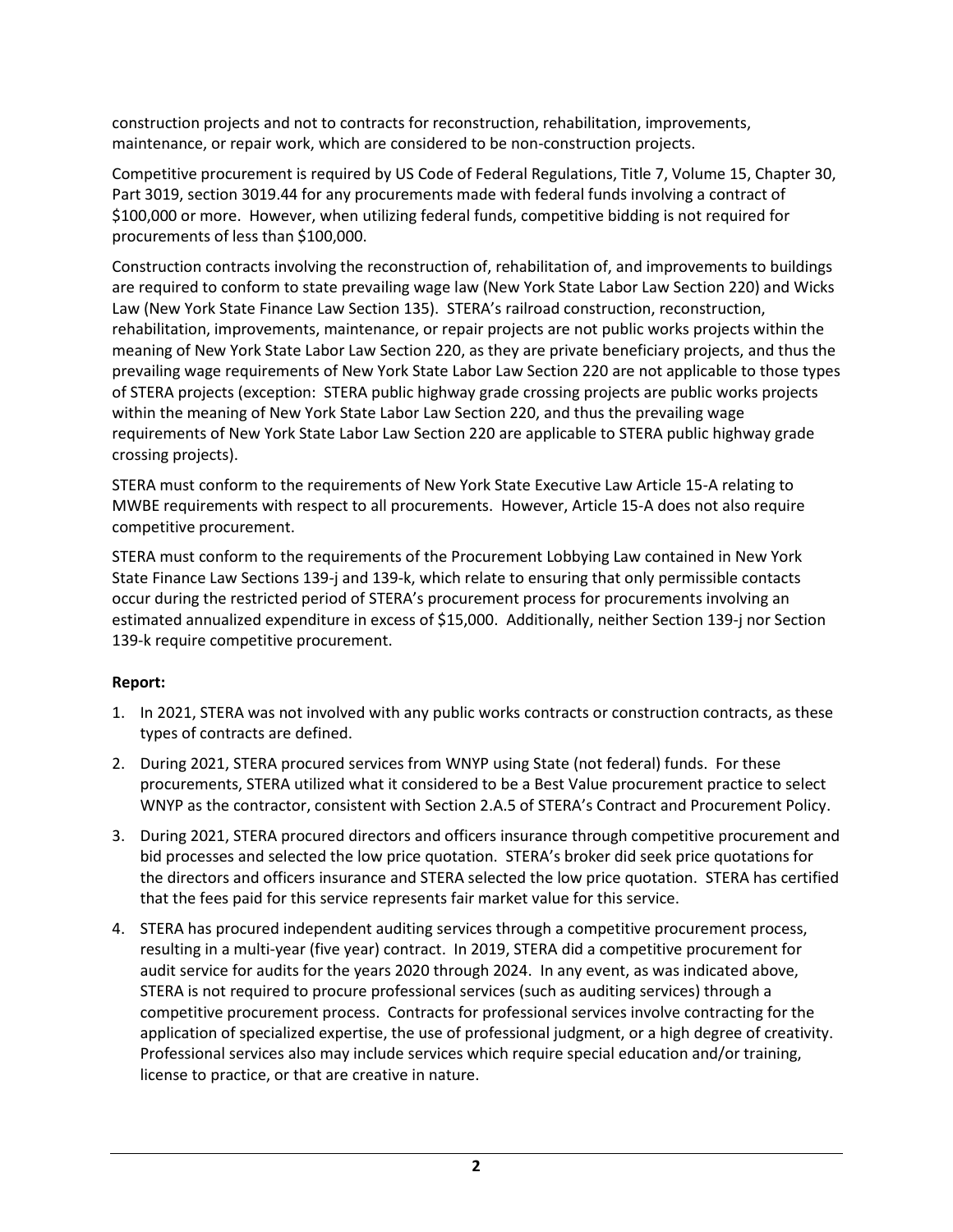- 5. During 2021, STERA utilized no legal services. If STERA had utilized legal services in 2021, it would have procured them from its longstanding legal counsel, which was selected owing to its expertise relating to public authorities. STERA has certified that the fees paid for these services represent fair market value for these services, especially given the specialized nature of the services provided and the expertise required. In any event, as was indicated above, STERA is not required to procure professional services (such as legal counsel services) through a competitive procurement process. Contracts for professional services involve contracting for the application of specialized expertise, the use of professional judgment, or a high degree of creativity. Professional services also may include services which require special education and/or training, license to practice, or that are creative in nature.
- 6. During 2021, STERA procured administrative and staffing services, including construction contract administration services, from its longstanding vendor Southern Tier West Regional Planning and Development Board. STERA continues to procure these services from this entity because of its expertise and experience relevant to STERA; because of its position of providing services to the counties, municipalities and private sector in the southern tier counties of New York State; because of Southern Tier West's status as a governmental entity and its consequent basis for pricing contracts of this nature as cost-based contracts as opposed to profit-based contracts; and because of Southern Tier West's record of impartiality with respect to the matters and business before the authority. STERA did not procure these administrative services through a competitive procurement process. Nonetheless, STERA certifies that this procurement is a Best Value procurement of services, that it could not procure services of equal quality from any other source, and that it could not procure satisfactory substitute services at a lower or even equal price. Furthermore, STERA certifies that the fees paid for all of these services represent fair market value for these services, especially given the specialized nature of the services provided and the expertise required. STERA feels that this relationship allows it to obtain these services necessary to its operation at a fair price that does not exceed their market value.
- 7. During 2021, STERA procured railroad rehabilitation services from its longstanding vendor Western New York and Pennsylvania Railroad (WNYP). STERA continues to procure these services from this entity because of its expertise and experience relevant to STERA. In making these procurements from WNYP, STERA made a determination that the public interest was best served by making a purchase of commodities, equipment, goods or services from WNYP without competitive procurement, finding:
	- a. that the proposed vendor WNYP is qualified to perform the work required or provide the commodities, equipment, goods or services required,
	- b. that the proposed vendor WNYP is responsible and reliable,
	- c. that the price to be set for the procurement is likely to be either the lowest price if a competitive procurement were followed or a fair market price for the commodities, equipment, goods or services required, that is, the price is likely to be a Best Value, and
	- d. that there is some valid public purpose for not undertaking a competitive procurement process, to include but not be limited to public safety, public health, and timeliness,

STERA certifies that these procurements of railroad rehabilitation services are a Best Value procurement of services, that STERA could not procure services of equal quality from any source, and that it could not procure satisfactory substitute services at a lower or even equal price. Furthermore, STERA certifies that the fees paid for all of these services represent fair market value for these services, especially given the specialized nature of the services provided and the expertise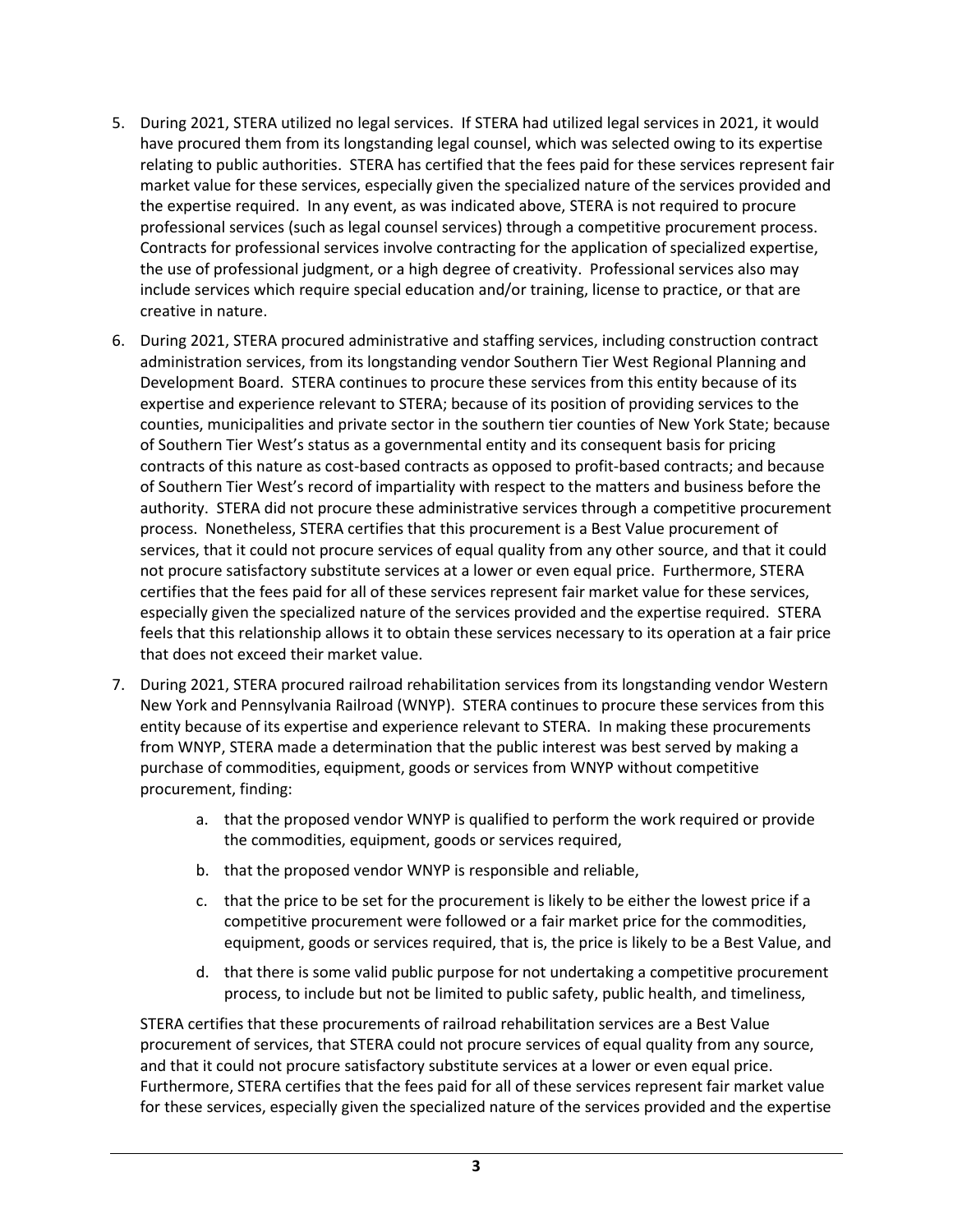required. STERA feels that its relationship with WNYP and WNYP's incentive to provide lowest cost possible services so as to minimize its own investment of matching funds allows STERA to obtain these services necessary to its operation at a fair price that does not exceed their market value. Additionally, (a) WNYP subcontracts out much of the work that STERA gives to it, and competitively procures those services, and (b) WNYP competitively procures all materials procured for railroad rehabilitation projects.

8. During 2021, STERA continued its annual procurement of membership in the Railroads of New York (RONY) industry group. STERA feels that this membership provides STERA with access to information essential to its operations and ability to accomplish its mission. RONY sets membership fees, so competitive procurement is impossible.

The following tables describe all procurement contracts entered into by STERA during the year ending December 31, 2021:

#### *All Procurement Contracts entered into during 2021:*

| Vendor                      | <b>Subject</b><br><b>Audit Services</b> | Value |           |
|-----------------------------|-----------------------------------------|-------|-----------|
| Edward Bysiek CPA, PLLC     |                                         |       | 3,000.00  |
| <b>Hayes Corporation</b>    | Directors and Officers Insurance        |       | 5,799.00  |
| <b>RONY</b>                 | Membership Fee                          |       | 1,050.00  |
| Southern Tier West RPDB     | <b>Administrative Services</b>          |       | 25,000.00 |
| Southern Tier West RPDB     | <b>Construction Administration</b>      |       | 97.11     |
| Western New York and        |                                         |       |           |
| Pennsylvania Railroad, LLC. | <b>Railroad Rehabilitation Services</b> |       |           |
|                             | Track Rehab Project DR37168             |       | 35,708.26 |

*Procurement contract entered into during 2021 with New York State businesses and governmental entities:*

| Vendor                      | <b>Subject</b><br><b>Audit Services</b> | Value |           |
|-----------------------------|-----------------------------------------|-------|-----------|
| Edward Bysiek CPA, PLLC     |                                         |       | 3,000.00  |
| <b>RONY</b>                 | Membership Fee                          |       | 1,050.00  |
| Southern Tier West RPDB     | <b>Administrative Services</b>          |       | 25,000.00 |
| Southern Tier West RPDB     | <b>Construction Administration</b>      |       | 97.11     |
| Western New York and        |                                         |       |           |
| Pennsylvania Railroad, LLC. | <b>Railroad Rehabilitation Services</b> |       |           |
|                             | Track Rehab Project DR37168             |       | 35,708.26 |

*Procurement contract entered into during 2021 with foreign business enterprises:* None